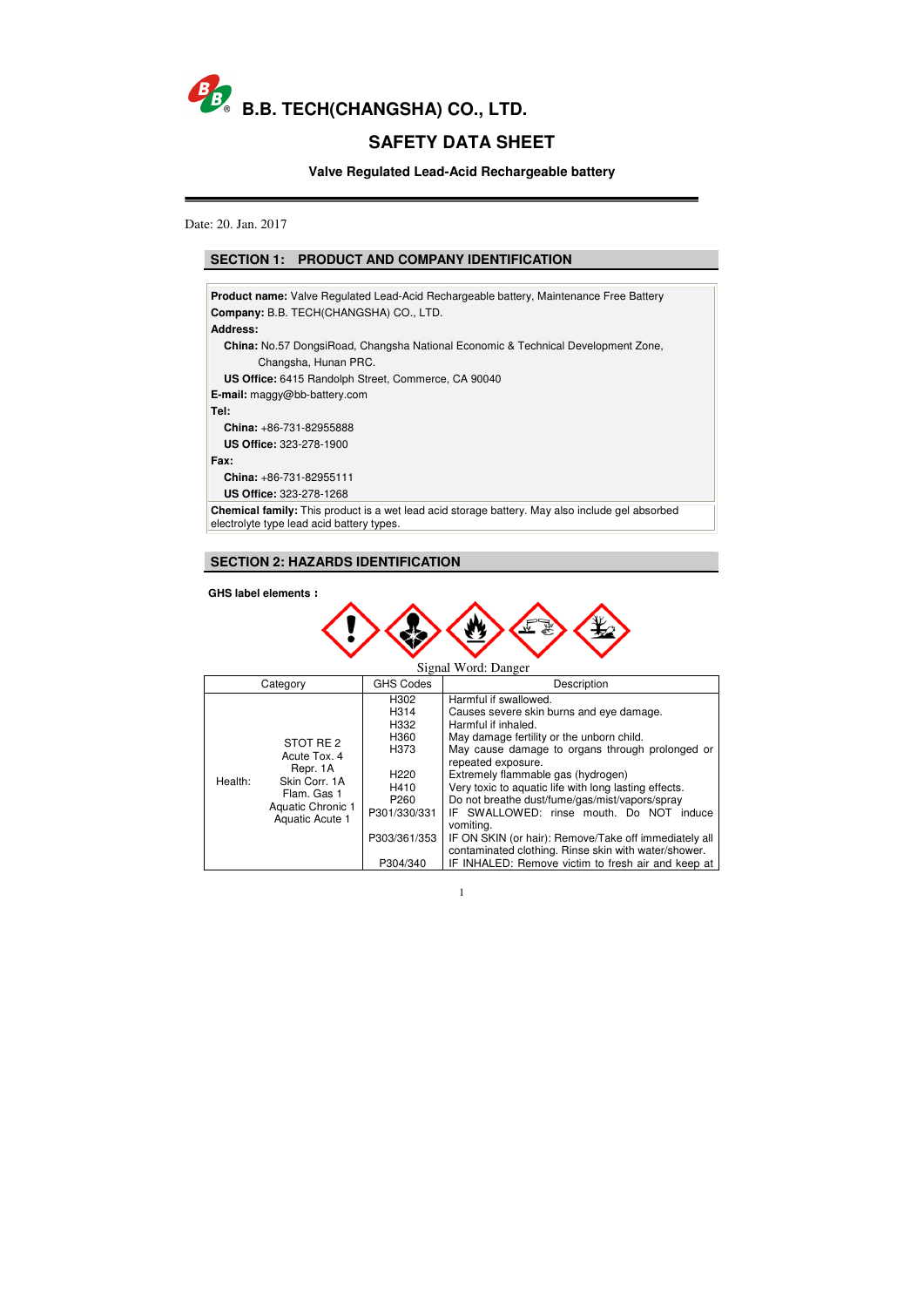|           |                  | rest in a position comfortable for breathing.                                                              |  |  |
|-----------|------------------|------------------------------------------------------------------------------------------------------------|--|--|
|           | P305/351/338     | IF IN EYES: Rinse cautiously with water for several<br>minutes. Remove contact lenses, if present and easy |  |  |
|           |                  | to do. Continue rinsing.                                                                                   |  |  |
|           | P310             | <b>POISON</b><br><b>CENTER</b><br>Immediately<br>call<br>a<br>or                                           |  |  |
|           |                  | doctor/physician.                                                                                          |  |  |
|           | P210             | heat/sparks/open<br>flames/hot<br>Keep<br>from<br>away                                                     |  |  |
|           |                  | surfaces. No smoking                                                                                       |  |  |
|           | P <sub>260</sub> | Do not breathe dust/fume/gas/mist/vapors/spray                                                             |  |  |
|           | P <sub>264</sub> | Wash thoroughly after handling.                                                                            |  |  |
|           | P280             | protective gloves/protective<br>clothing/eye<br>Wear                                                       |  |  |
|           |                  | protection/face protection.                                                                                |  |  |
| Handling: | P403             | Store in well-ventilated area                                                                              |  |  |
|           | P405             | Store locked up.                                                                                           |  |  |
|           | P391             | Collect spillage                                                                                           |  |  |
|           | P273             | Avoid release to the environment                                                                           |  |  |
|           | P <sub>501</sub> | Dispose of contents/container in accordance<br>with                                                        |  |  |
|           |                  | local/regional/national/international regulation.                                                          |  |  |

**Note:** 

The battery has passed the vibration test, pressure differential test and leakage test at 55℃ according to Recommendations on the TRANSPORT OF DANGEROUS GOODS Model Regulation 18th SPECIAL PROVISION 238. It is not restricted to IATA Dangerous Goods Regulation (DGR) 58th according to special provision A67 and is not restricted to IMDG CODE according to special provision 238.

## **SECTION 3: INFORMATION ON INGREDIENTS**

### **Product name:** Valve Regulated Lead-Acid Rechargeable battery, Maintenance Free Battery

| <b>Ingredient</b>                    | CAS No.         | Concentration (% by Wt.) | <b>Hazardous Label</b> |
|--------------------------------------|-----------------|--------------------------|------------------------|
| Inorganic Lead/Lead Compounds        | 7439-92-1       | $~\sim 72\%$             |                        |
| Sulfuric Acid                        | 7664-93-9       | $~\sim 20\%$             | С                      |
| <b>Fiberglass Separator</b>          | 65997-17-3      | $\sim$ 2%                |                        |
| Silicon Dioxide (Gel batteries only) | 7631-86-9       | $\sim$ 10% of acid Wt.   |                        |
|                                      | 9003-56-9 (ABS) |                          |                        |
| Container Plastic (ABS or PP)        | 9003-07-0 (PP)  | $~\sim 5\%$              |                        |

**Note:**

Inorganic lead and electrolyte (water and sulfuric acid solution) are the primary components of every battery manufactured by BBT TECH. Other ingredients may be present dependent upon battery type. ABS is the primary case material of telecom and commercial batteries.

#### **Take proper precautions to ensure you own health and safety before attempting to rescue a victim and provide first aid.**

## **SECTION 4: FIRST-AID MEASURES**

| Skin Contact:                                                                                        |
|------------------------------------------------------------------------------------------------------|
| Electrolyte: Flush with large amounts of water for at least 15 minutes; remove contaminated clothing |
| completely, including shoes, and do not wear again until cleaned. If acid is splashed on shoes,      |
| remove and discard if they contain leather.                                                          |
| Lead compounds: Wash immediately with soap and water. Lead compounds are not readily                 |
| absorbed through the skin.                                                                           |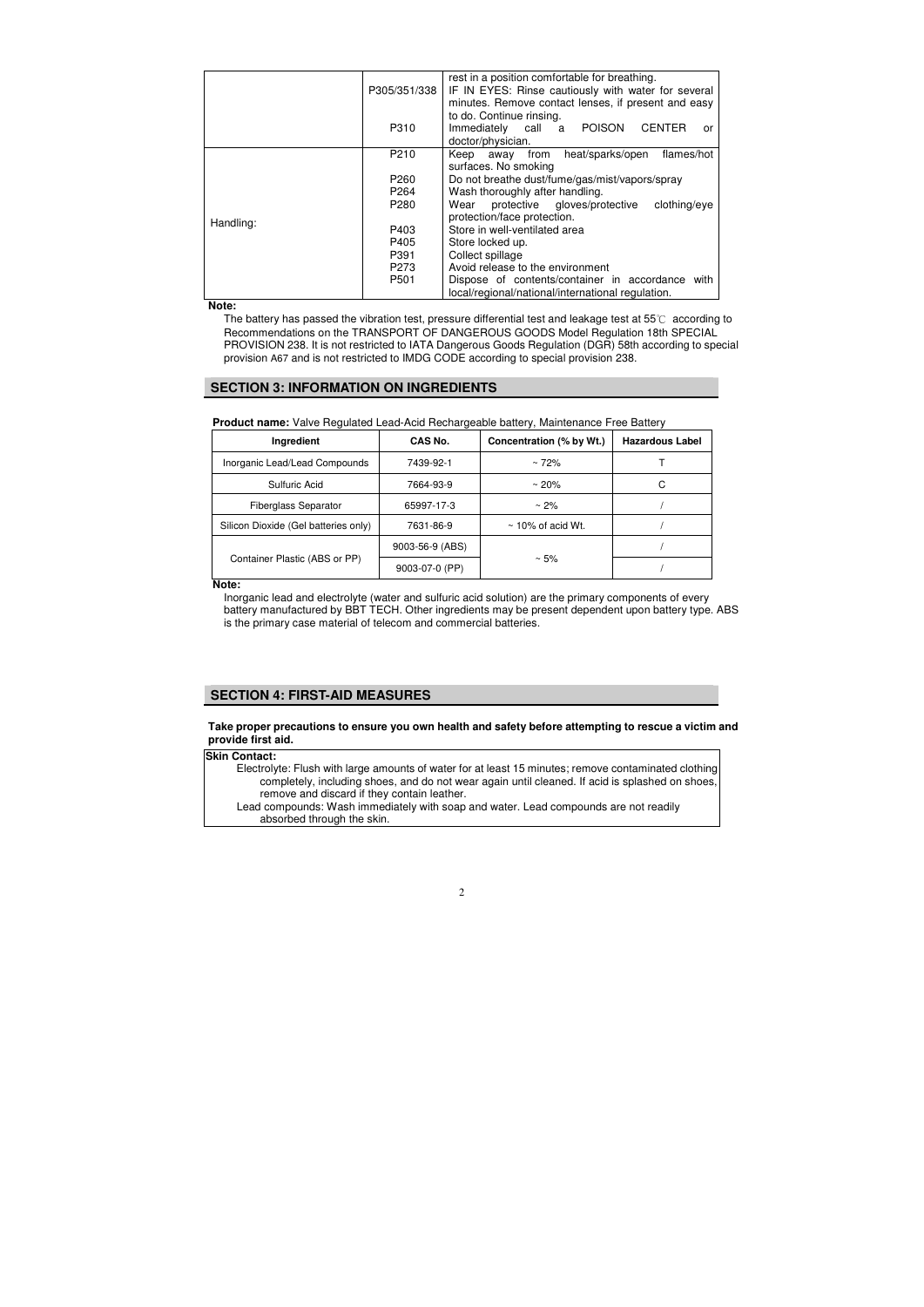#### **Flash Point:** Not Applicable

**Flammable Limits:** LEL = 4.1% (hydrogen gas in air) ; UEL = 74.1%

**Extinguishing Media:**

Small fire : Foam halogen and/or noninflammable gas fire extinguisher

**Particular hazards:** Irritate, corrosive and/or toxicity gases may break out from the burning battery. **Proper fire fighting:** 

Big fire: Large quantities of sprinkled and/or atomized water. (In this case to prevent environmental damage, flush water has to treat appropriately.)

If possible, turn off their power first when batteries are on charge or remove ignition source and remove batteries from the fire place. Extinguish out the fire from where well air flow and windward. Extinction water has to treat appropriately for preventing environmental damage. Cool down enough the burnt batteries with plenty amount of water. Try to put out fire in early stage. In this case to use protectors written below.

#### **Fire Fighting Procedures:**

Use positive pressure, self-contained breathing apparatus. Beware of acid splatter during water application and wear acid-resistant clothing, gloves, face and eye protection. If batteries are on charge, shut off power to the charging equipment, but, note that strings of series connected batteries may still pose risk of electric shock even when charging equipment is shut down.

### **Human body:**

Do not touch the spilled electrolyte, and walk around the spillage place. Keep out outsiders from the spillage place.

#### **Environment:**

Spilled electrolyte has to treat appropriately for preventing environmental damage, such as direct out flowing of the spilled electrolyte into the river, drain, etc..

#### **Neutralization:**

Neutralize spilled electrolyte with sodium bicarbonate, lime, etc. and flush with large quantities of water. In this case to use protectors properly.

**Eye Contact:**

Electrolyte and Lead compounds: Flush immediately with large amounts of water for at least 15 minutes; consult physician immediately.

#### **Inhalation Exposure:**

- Electrolyte: To wrap in a blanket the patient immediately, when the inhalation of sulfuric acid mist or vapor, then transfer from the inhaled location to a place where fresh air can be obtained. To get medical advice / attention immediately.
- Lead compounds: Remove from exposure, gargle, wash nose and lips; consult physician.

#### **Oral Exposure:**

Electrolyte: If swallowed this liquid, wash your mouth with plenty of water immediately then to drink plenty of water and obtain medical advice or attention. Do not induce vomiting when swallowed. In addition, not perform any action, such as neutralization process.

Lead compounds: Consult physician immediately.

# **SECTION 5: FIRE FIGHTING MEASURES**

### **SECTION 6: ACCIDENTAL RELEASE MEASURES**

## **SECTION 7: HANDLING AND STORAGE**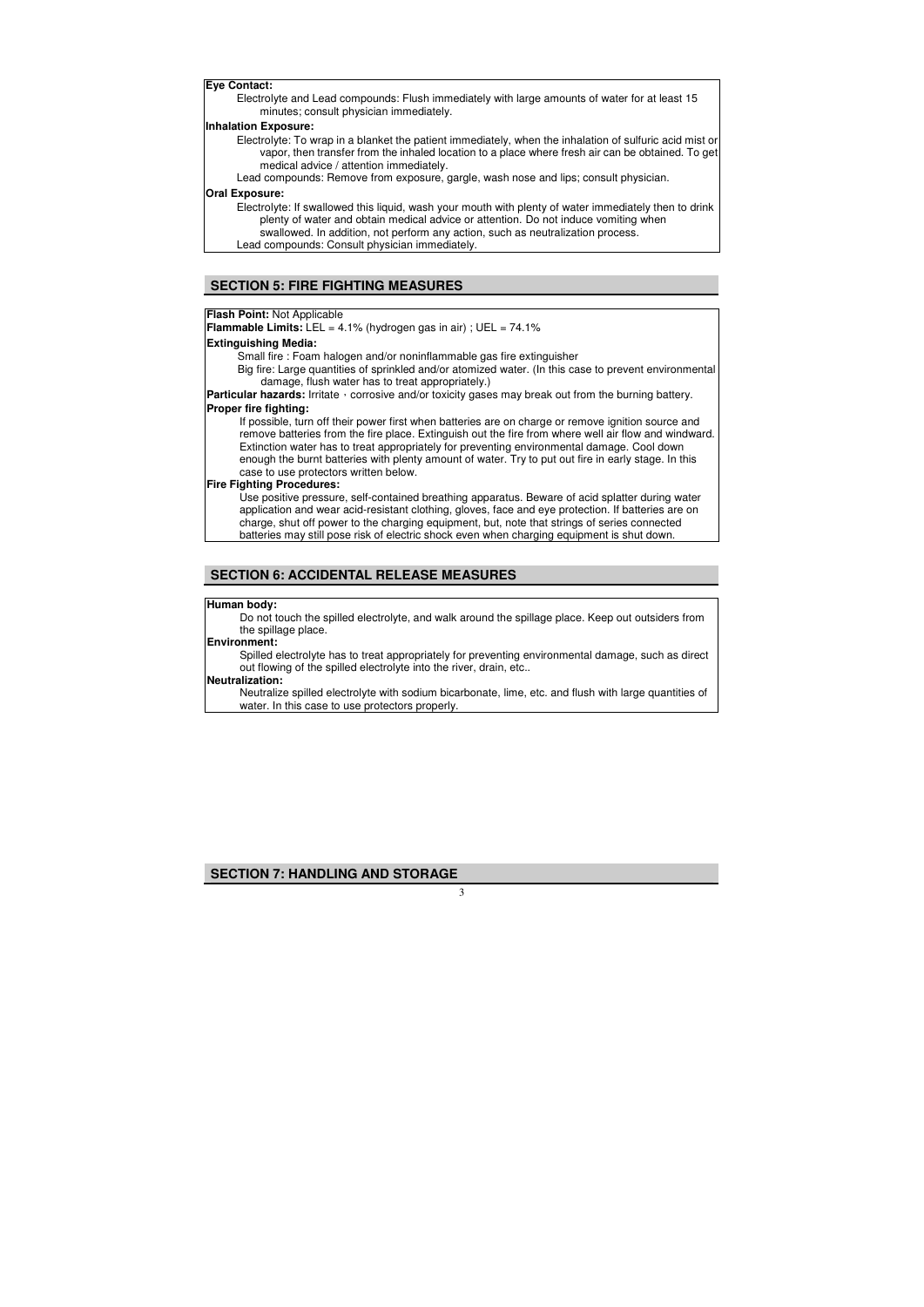Not applicable for Valve Regulated Lead Acid battery.

Not applicable for Valve Regulated Lead Acid battery.

| Reference (component)   |                             |                           |  |  |  |
|-------------------------|-----------------------------|---------------------------|--|--|--|
|                         | Electrolyte (Sulfuric Acid) | Lead                      |  |  |  |
| Appearance              | Clear                       | Silvery solid             |  |  |  |
| <b>Specific Gravity</b> | $1.280 - 1.380(38 - 48%)$   | 11.3                      |  |  |  |
| <b>Boiling Point</b>    | 112 deg.C (38 %)            | 1740 deg.C                |  |  |  |
| <b>Melting Point</b>    | - 40 deg.C or below         | 327 deg.C                 |  |  |  |
| Solidifying Point       | $-56.4$ deg.C (34.6 %)      |                           |  |  |  |
| Vapor Pressure          | 3.17 kPa (30 %)             | 0.1 Pa or less (25 deg.C) |  |  |  |

#### **Handling**

Keep away from ignition sources, heat and flame. Such batteries must be packed in inner packages in such a manner as to effectively prevent short circuits and to prevent movement which could lead to short circuits. Avoid mechanical or electrical abuse and overcharge. More than a momentary short circuit will generally reduce the battery service life. Avoid reversing battery polarity within the battery assembly.

#### **Storage:**

Store in a cool; well-ventilated area. Keep away from ignition sources, heat and flame. Such batteries must be packed in inner packages in such a manner as to effectively prevent short circuits and to prevent movement which could lead to short circuits. Materials to Avoid: Strong oxidant, Combustible materials and Corrosives.

#### **Charging:**

There is a possible risk of electric shock from charging equipment and from strings of series connected batteries, whether or not being charged. Shut-off power to chargers whenever not in use and before detachment of any circuit connections. Batteries being charged will generate and release flammable hydrogen gas. Charging space should be ventilated. Keep battery vent caps in position. Prohibit smoking and avoid creation of flames and sparks nearby. Wear face and eye protection when near batteries being charged.

### **SECTION 8: EXPOSURE CONTROL AND PERSONAL PROTECTION**

# **SECTION 9: PHYSICAL/CHEMICAL PROPERTIES**

### **SECTION 10: STABILITY AND REACTIVITY**

**Stability:** Stable under normal temperatures and pressures.

**Materials to Avoid:** Strong oxidant, Corrosives.

**Conditions to Avoid:** Avoid exposure to heat and open flame, Avoid mechanical or electrical abuse and overcharge. Prevent short circuits. Prevent movement which could lead to short circuits. **Hazardous Polymerization:** Will not occur.

**Hazardous Decomposition Products:** Sulfur oxides, Sulfuric acid mist, Metal oxides.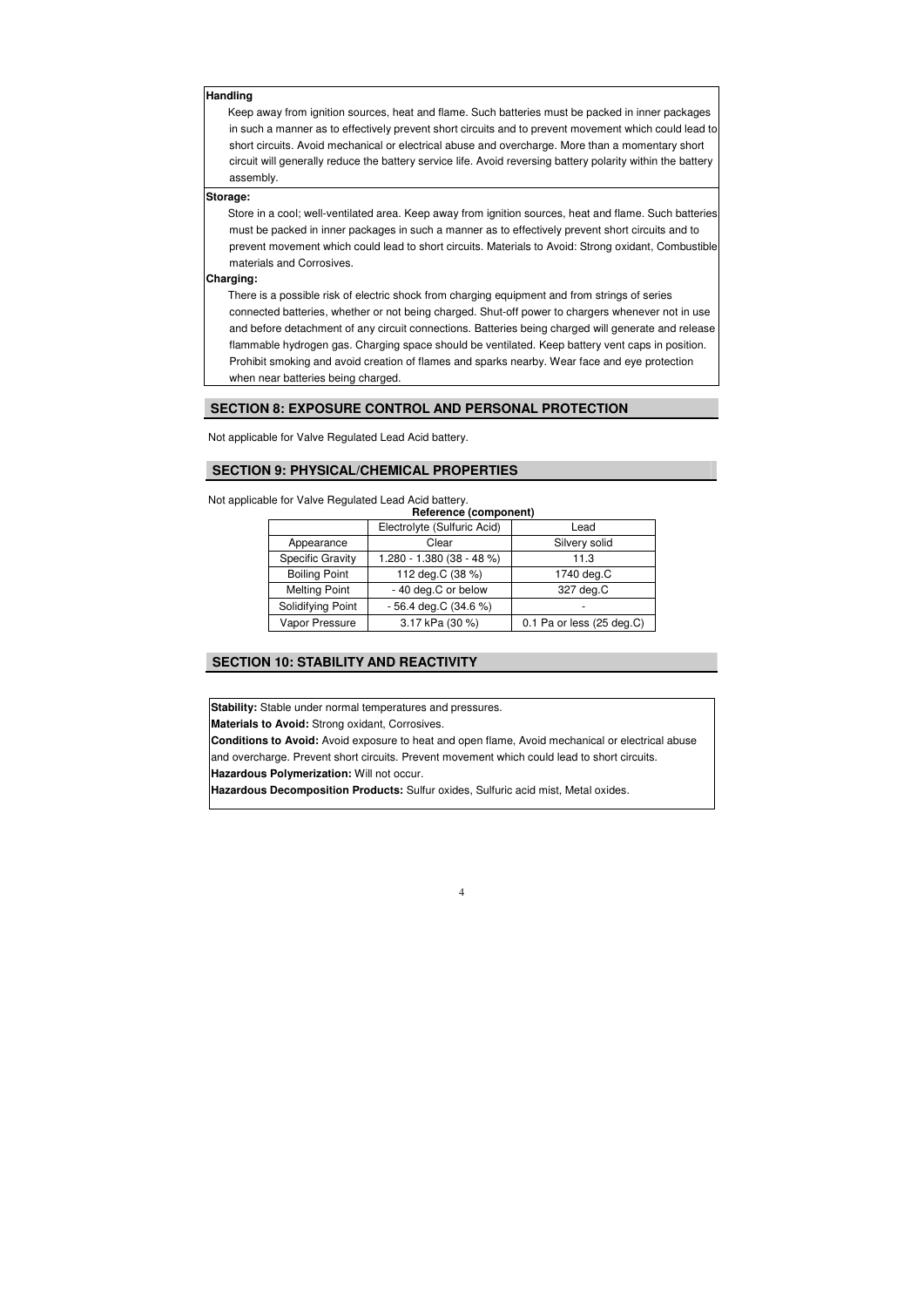Lead is very persistent in soil and sediments. No data on environmental degradation. Mobility of metallic lead between ecological compartments is slow. Bioaccumulation of lead occurs in aquatic and terrestrial animals and plants but little bioaccumulation occurs through the food chain. Most studies include lead compounds and not elemental lead. **Environmental Toxicity:** Aquatic Toxicity: Sulfuric acid: 24-hr  $LC_{50}$ , freshwater fish (Brachydanio rerio): 82 mg/L 96 hr- LOEC, freshwater fish (Cyprinus carpio): 22 mg/L Lead: 48 hr  $LC_{50}$  (modeled for aquatic invertebrates): <1 mg/L, based on lead bullion

#### **Environmental Fate:**

#### **Appropriate Method of Disposal of substance:**

Lead-acid batteries are completely recyclable. Return whole scrap batteries to distributor, manufacturer or lead smelter for recycling. For neutralized spills, place residue in acid-resistant containers with sorbent material, sand or earth and dispose of in accordance with local, state and federal regulations for acid and lead compounds. Contact local and/or state environmental officials regarding disposal information.

## **SECTION 11: TOXICOLOGICAL INFORMATION**

#### **Routes of Entry:**

Electrolyte: Harmful by all routes of entry. Under normal conditions of use, sulfuric acid vapors and mist are not generated. Sulfuric acid vapors and mist may be generated when product is overheated, oxidized, or otherwise processed or damaged.

Lead compounds: Under normal conditions of use, lead dust, vapors, and fumes are not generated. Hazardous exposure can occur only when product is heated above the melting point, oxidized

or otherwise processed or damaged to create dust, vapor, or fume.

### **Acute Toxicity:**

Inhalation  $LD_{50}$ :

Electrolyte: LC<sub>50</sub> rat: 375 mg/m<sup>3</sup>; LC<sub>50</sub>: guinea pig: 510 mg/m<sup>3</sup>

Elemental Lead: Acute Toxicity Point Estimate = 4500 ppmV (based on lead bullion)

Oral  $LD_{50}$ :

Electrolyte: rat: 2140 mg/kg

Elemental lead: Acute Toxicity Estimate (ATE) = 500 mg/kg body weight (based on lead bullion)

**Correspond to section 3**

## **SECTION 12: ECOLOGICAL INFORMATION**

### **SECTION 13: DISPOSAL CONSIDERATIONS**

### **SECTION 14: TRANSPORT INFORMATION**